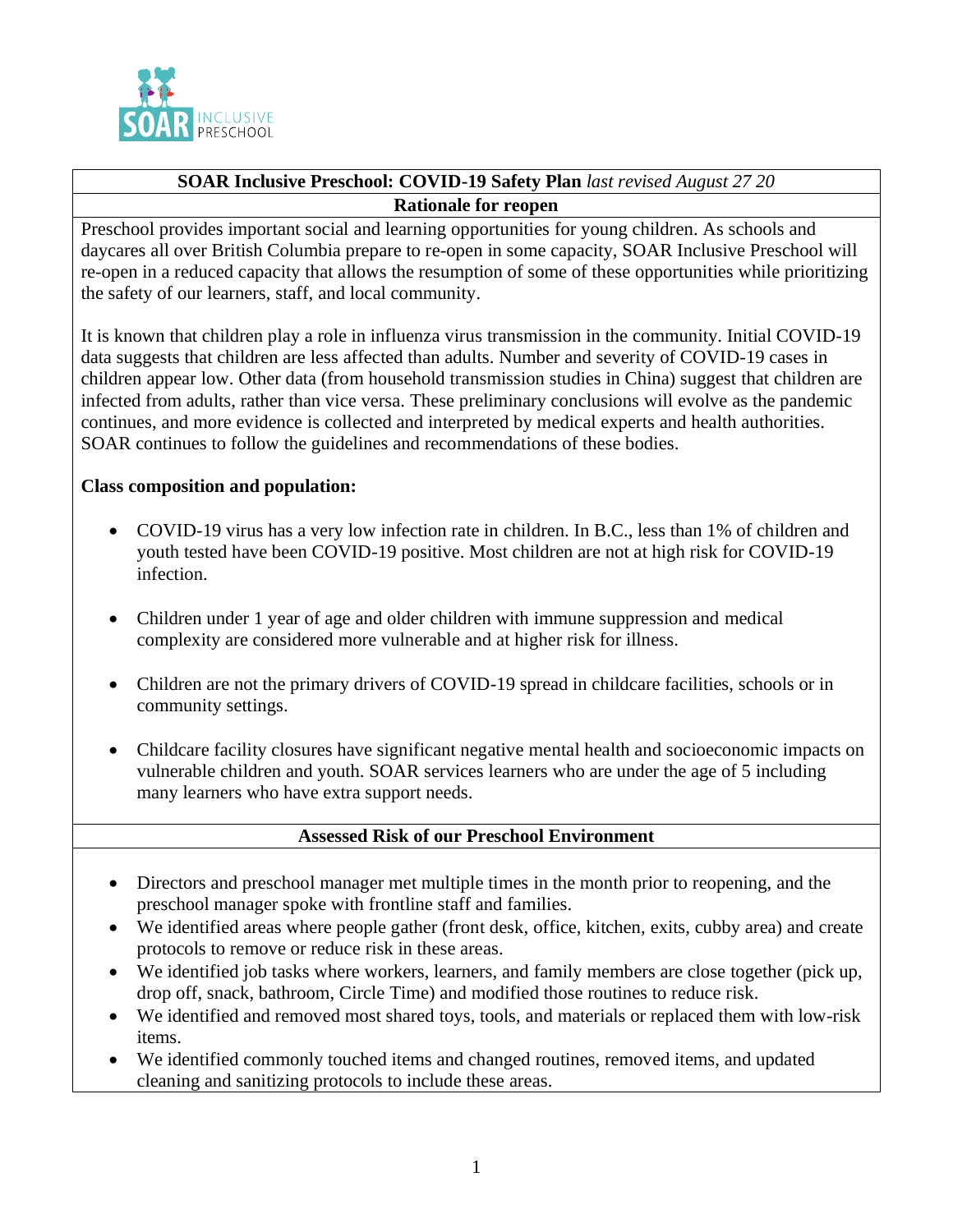

#### **Physical Distancing**

For younger children maintaining physical distance is less practical and the focus should be on minimizing physical contact instead. SOAR will:

- Reduce class sizes to maximum of 10 children\* and 4 staff \*(teacher, support workers) plus and manager in the classroom at any one time. \* Special considerations may be made and there may be one additional staff and or student on any given day.
- When possible, separate learners between indoor and outdoor learning spaces.
- Caregivers, service providers, and non-preschool support staff remain outside the classroom during class instruction hours

When it is not possible for workers to maintain physical distance from and between children, SOAR will:

- Minimize the frequency of direct physical contact with children.
- Separate play areas in order to space children apart. Note that children who live in the same home do not need to maintain physical distance from each other.
- Create smaller groups or cohorts of children and keeping these groups separate from each other.
- Minimize the number of different workers that interact with the same child or group of children.
- Organize snack areas to space children apart.
- Stagger snack times.

• Include outdoor space for snack time when possible, while maintaining physical distancing and safe hygiene.

• Maintain at least 2 metres between workers. Where this is not possible, for example when transferring a very young child from one worker to another, plan and communicate the work task in advance to reduce time spent in close proximity.

• Post occupancy limits for common areas such as break rooms, laundry rooms, and kitchens.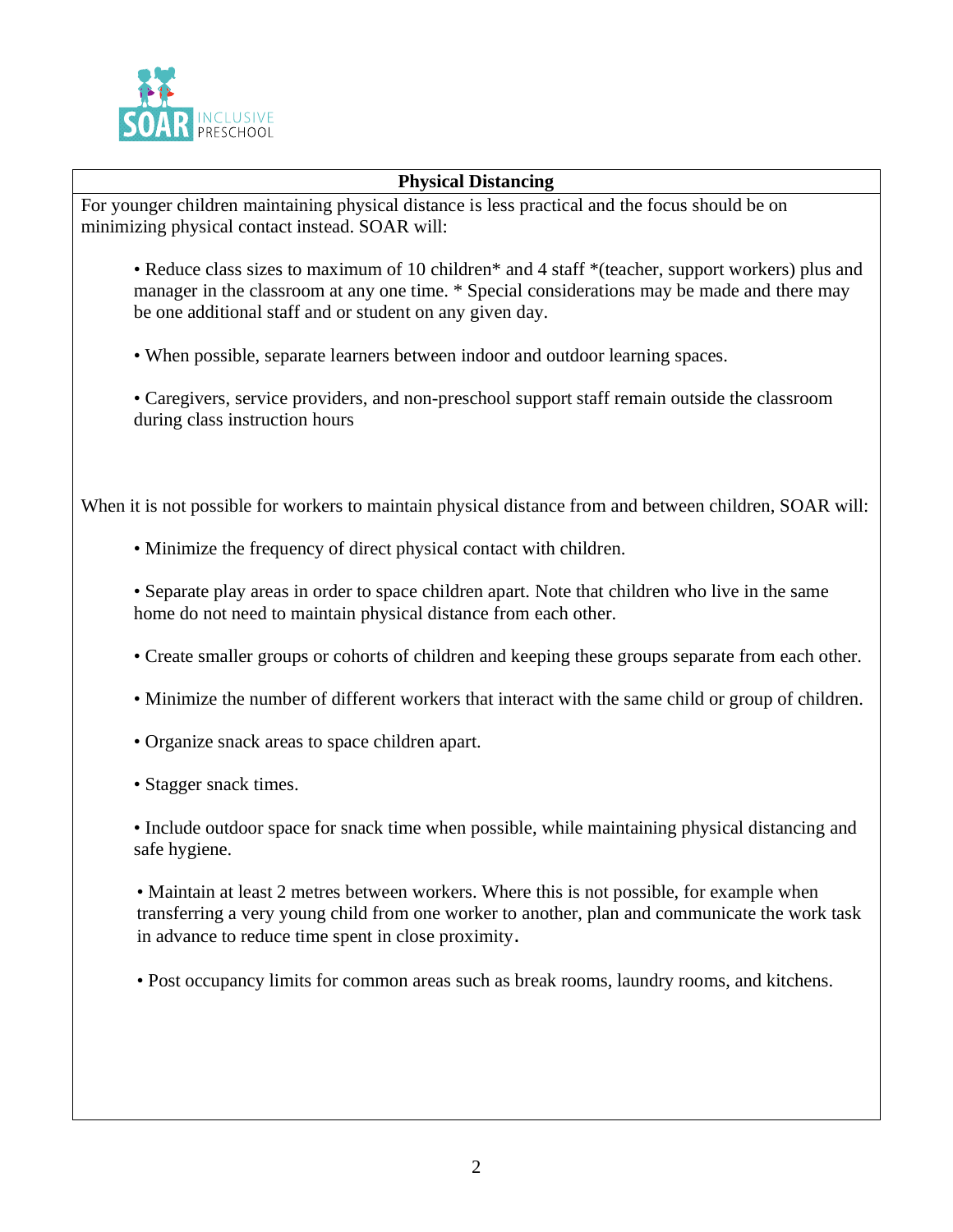

### **Meeting areas and Pick up/Drop off procedure**

• Individual drop-offs and pick-ups will occur through the back door that connects to our outdoor space. (See diagram in Appendix D.)

• Drop-off: One preschool staff will meet students and escort them inside individually. Sidewalk tape will mark where caregivers and children can wait until the child's turn. (On a rainy day, families may wait in their personal vehicles.) Families arriving late will call the school, and a staff member will come meet the child.

• Pick-up: At 11:30 or 3pm, a SOAR staff will release each child outside to caregivers one at a time. Please maintain physical distancing from other adults while waiting for the pickup of your child.

• Daily Health check is required at each drop-off, prior to arriving at school. The caregiver will sign the child in on the posted sheet and indicate the child has passed the daily health check.

• Hugs and handshakes are discouraged (unfortunately).

• Parents and caregivers should use the pen from the labelled "clean jar," and after use return them to the "used jar." Please avoid touching the sign in/out sheet directly. Parents and caregivers should practice hand hygiene before and after touching the sign in/out sheet.

#### **Exchange of Materials**

• If students are unable to carry their own belongings into the classroom, parents will leave it in the designated area and staff will bring indoors.

• SOAR will only accept e-transfers or credit card, cheque, or cash in a sealed envelope.

#### **Hand-washing**

• Staff, children, and others are to wash their hands immediately upon entering the facility. If child is resistant to handwashing, a separate hand-washing plan will be made with family and may include use of a washcloth, different soap, alcohol-based hand sanitizer, etc.

**Staff** will wash their hands regularly throughout the day, including:

- When they arrive at the workplace and before they go home
- Before and after handling food (raw, cooked or pre-packaged), preparing bottles or feeding children

• Before and after giving or applying medication or ointment to a child or self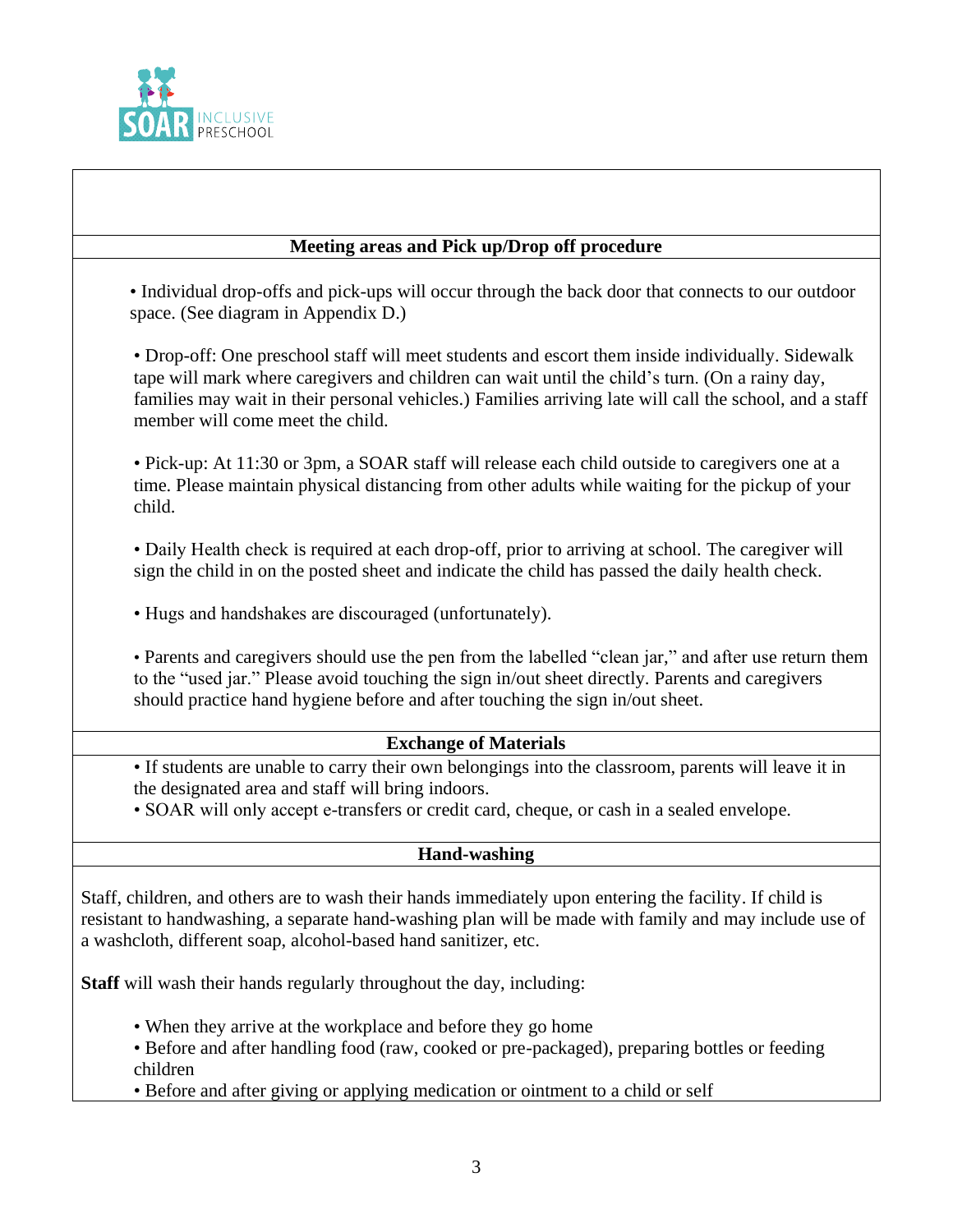

- After changing diapers
- After assisting a child to use the toilet
- After using the toilet
- After contact with body fluids (e.g., runny noses, spit, vomit, blood)
- Before putting on and taking off personal protective equipment
- After cleaning tasks
- After handling garbage
- Whenever hands are visibly dirty

• SOAR will support **children** to wash their hands regularly throughout the day, including:

- When they arrive at school and before they go home
- Before and after eating and drinking
- •After a diaper change
- After using the toilet
- After playing outside
- After sneezing or coughing
- Whenever hands are visibly dirty

SOAR will provide education and direction to workers and children to:

- Cough or sneeze into their elbow sleeve or a tissue.
- Throw away used tissues and immediately perform hand hygiene.
- Not touch their eyes, nose or mouth with unwashed hands.

# **School Cleaning & Disinfection**

PAFN will clean bathrooms daily and remove garbage twice per day. SOAR staff mop and vacuum our floors once per day and as needed. Cleaning and disinfecting procedures, in accordance with BCCDC recommendations, are posted in the facility and followed completely.

**Surface Cleaning:** All surfaces including; tabletops, door handles, light switches, chairs, shelfs and counters will be sanitized upon staff arrival in the morning, between classes, as used, and at the end of the day.

**Toys:** All toys will be sanitized with a bleach solution between classes and deeply cleaned at the end of each day. Toys will also be rotated daily. Limited toys will be available per day.

- Toys and objects that children have placed in their mouths are stored in a bin labeled "USED" until clean and disinfected.
- Toy, objects, and surfaces that may contact bodily fluids will be cleaned immediately and between uses by different children.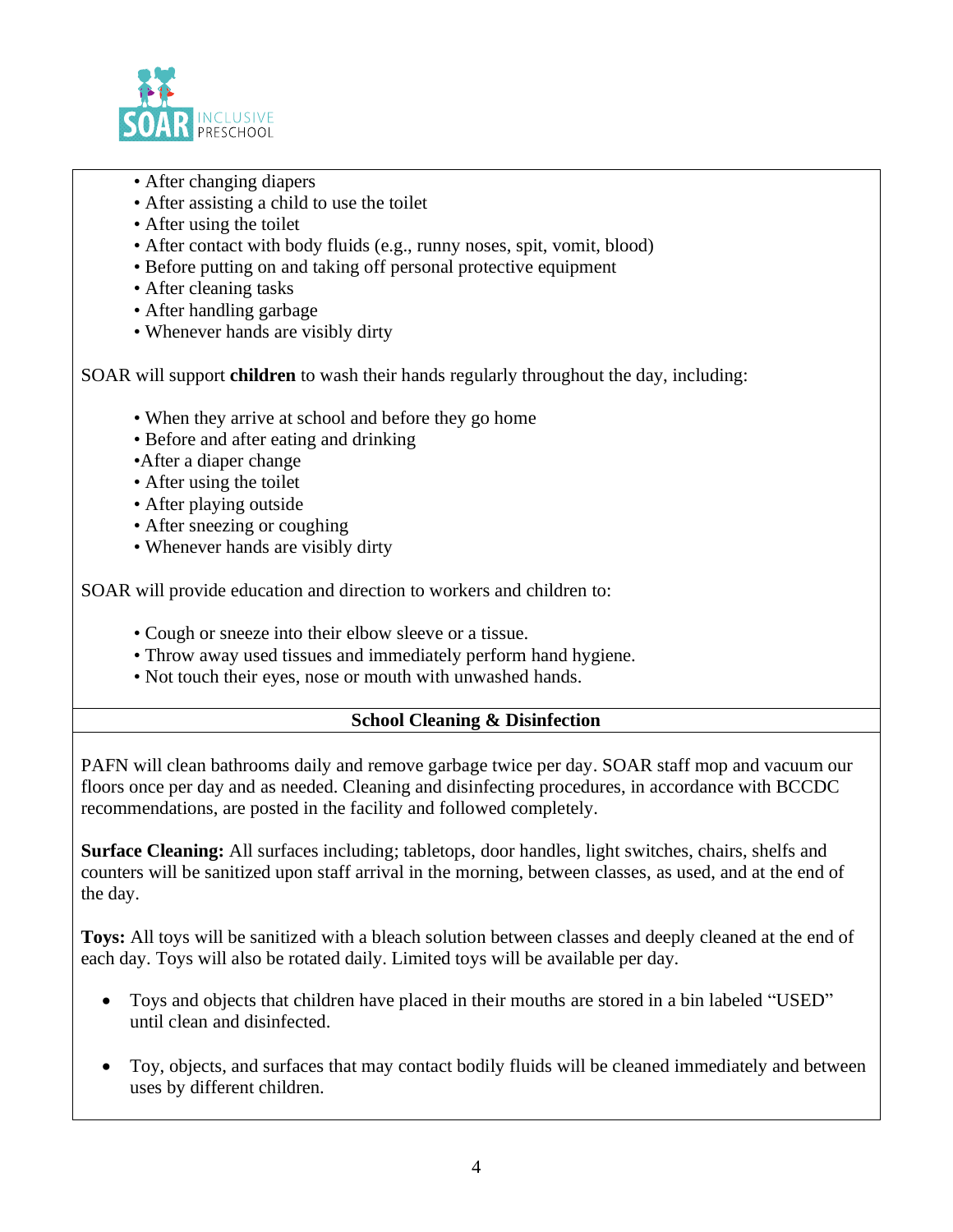

- Diapering stations will be cleaned and disinfected after each use.
- Towels will be washed after each use.
- If a worker or child leaves the workplace due to symptoms of COVID-19, all areas of contact will be cleaned and disinfected immediately.
- SOAR will maintain an adequate supply of cleaning and disinfection materials.

**Plush Toys and Cushions:** Surfaces that are not easily cleaned, such as plush stuffed animals and pillows, will be removed from the classroom.

• We ask that parents and caregivers only bring personal comfort items (e.g., stuffed animals) if they are clean and laundered at the end of each day.

# **Updated Sickness Polices in our Handbook as a result of COVID19**

Sickness policy will be very strict and highly enforced among staff and students. One of the most important efforts we can do to reduce transmission is to **STAY HOME IF WE ARE SICK.**

Daily Health screenings will be required for all staff and students (Appendix B). **After replying "Yes" to any of the screening questions, your child may not attend school for 10 days or until symptoms resolve- whichever is longer, or after being cleared by a medical professional and symptoms have resolved.**

If a child or staff starts to feel ill or display ANY symptoms related to COVID19, they will be immediately sent home (Appendix A). While waiting for pick-up, they will remain in the office with a school staff. The staff will wear gloves and a mask, set them up with screen time, and wait with them while a parent comes to pick them up. For more information see Appendix A.

Anyone who has arrived from outside of Canada, or who is a contact of a confirmed COVID-19 case, must self-isolate for 14 days and monitor for symptoms.

Any child living with a household member who has COVID symptoms or is waiting for test results from a COVID test may NOT attend school until symptoms resolve and a negative test result has been confirmed.

**Regrettably, class may be abruptly cancelled due to the unexpected sickness of staff.**

# **At this time, there will be no refunds issued for missed classes due to illness.**

**Use of PPE**

COVID-19 Public Health Guidance for Child Care Settings states that personal protective equipment, such as masks and gloves, are not needed beyond those used by staff as part of regular precautions for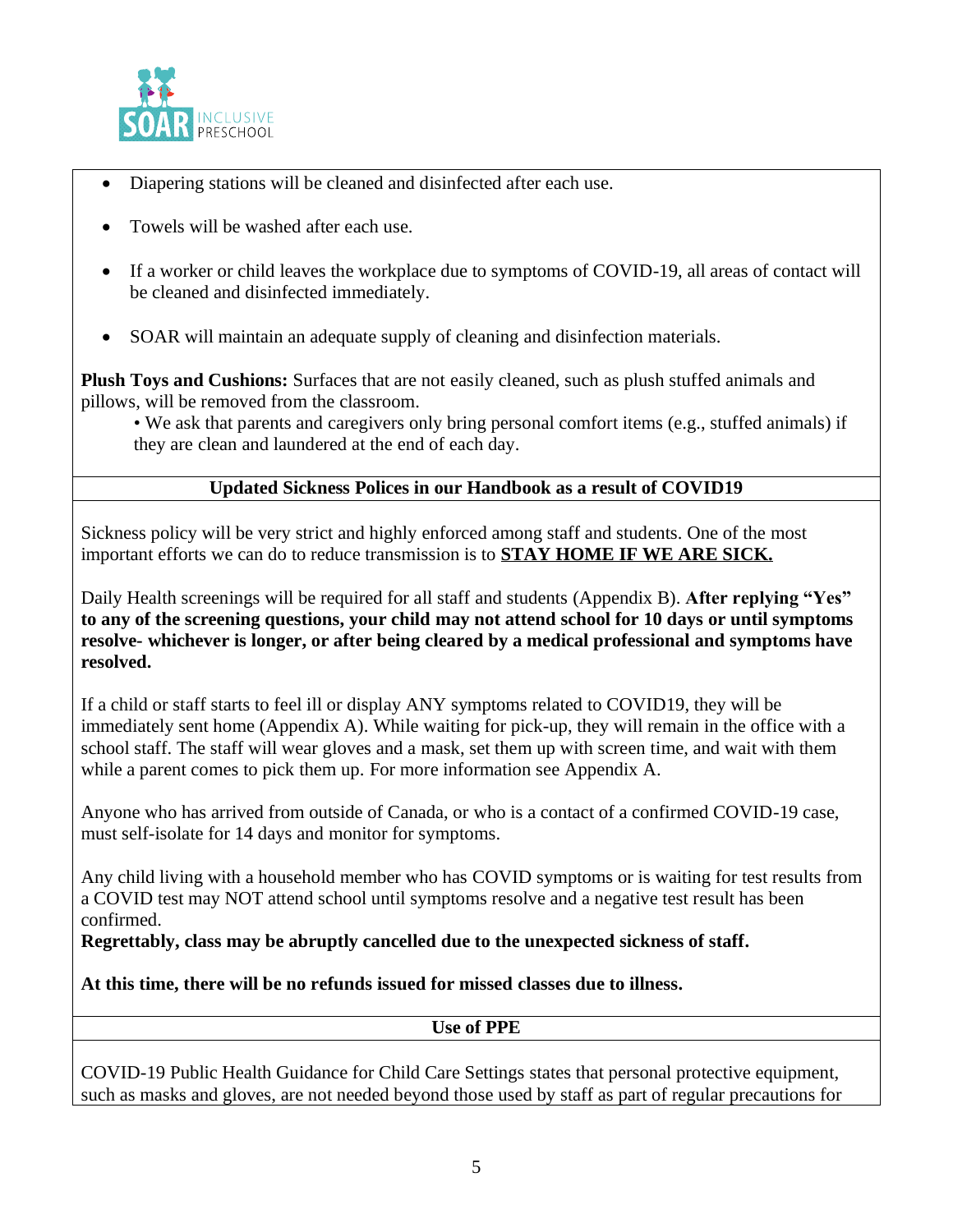

the hazards normally encountered in their regular course of work.

• Where PPE has been identified for tasks prior to the COVID-19 pandemic, we will continue to use this PPE when performing these tasks.

• Staff will wear disposable gloves when cleaning bodily fluids (e.g., runny nose, vomit, stool, urine) and when diapering.

• PPE may be required for workers who are responsible for cleaning and disinfection. We will read product labels and Safety Data Sheets to help make this determination.

• Cloth or non-medical homemade masks are not recommended. Wearing one is a personal choice. More information about COVID-related mask use is available on the BCCDC.

• In young children in particular, masks can be irritating and may lead to increased touching of the face and eyes.

• There is no evidence to support the use of medical grade, cloth, or homemade masks in childcare setting at his time. Wearing one is a personal choice. It is important to treat people wearing masks with respect.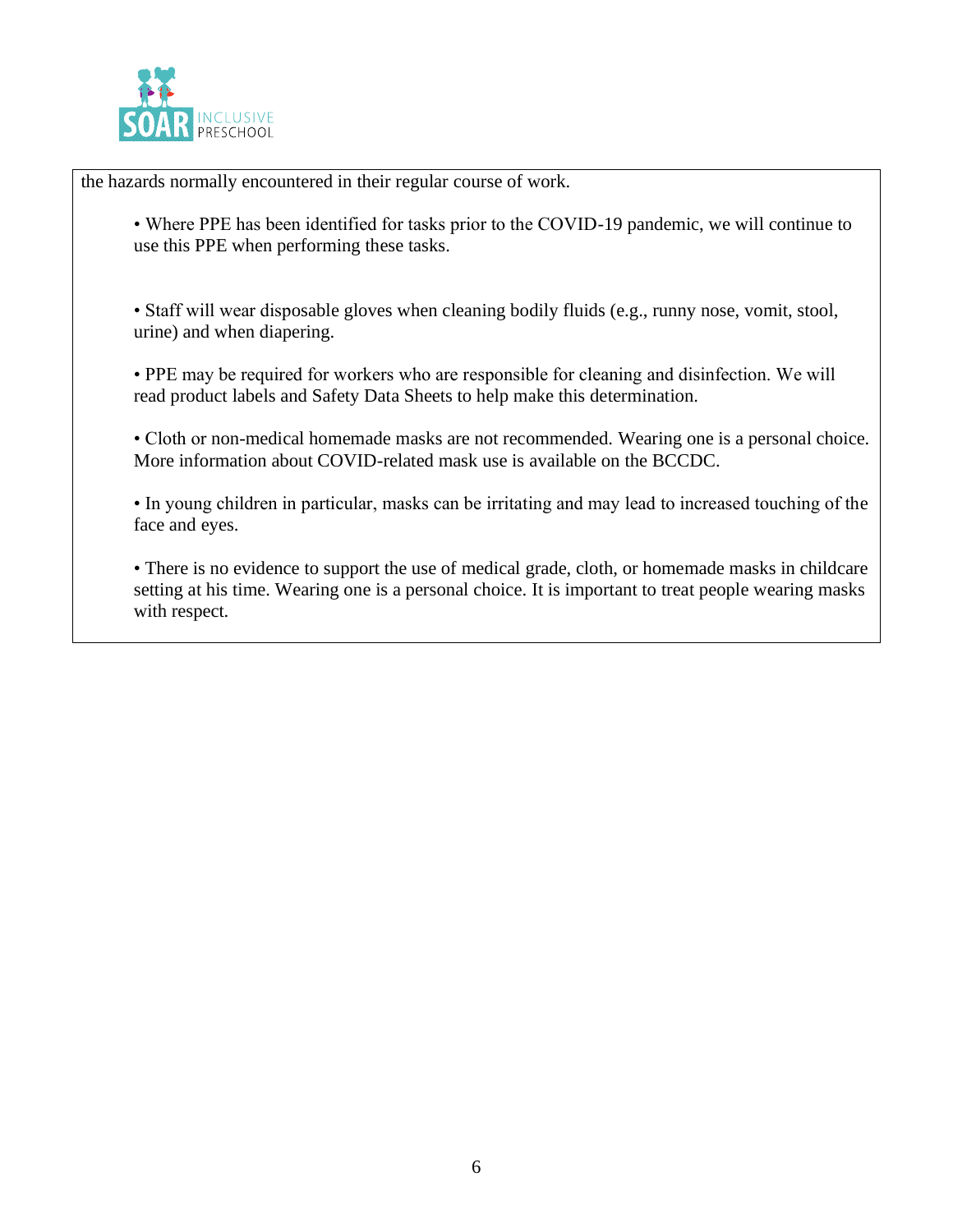

Appendix A. Protocol for child or staff with symptoms of COVID-19 in a child care setting

# **Child with Symptoms of COVID-19 IF CHILD DEVELOPS SYMPTOMS AT HOME:**

**Parents or caregivers must keep their child at home** for a minimum of 10 days from the onset of symptoms AND until symptoms resolve, whichever is longer.

#### **IF CHILD DEVELOPS SYMPTOMS WHILE AT CHILD CARE: Staff must take the following steps:**

1. Identify a staff member to supervise the child.

2. Identified staff member should immediately separate the symptomatic child from others in a supervised area until they can go home.

3. Contact the child's parent or caregiver to pick them up right away.

4. Where possible, maintain a distance of 2 metres from the ill child. If this is not possible, the staff member may use a mask if available and tolerated, or use a tissue to cover their nose and mouth.

5. Provide the child with tissues, and support as necessary so they can practice respiratory hygiene. 6. Open outside doors and windows to increase air circulation in the area.

7. Avoid touching the child's body fluids. If you do, wash your hands.

8. Once the child is picked up, wash your hands.

9. Clean and disinfect the space where the child was separated and any areas used by the child (e.g., bathroom, common areas).

10. If concerned, contact 8-1-1 or the local public health unit to seek further advice.

#### **Parents or caregivers must pick up their child promptly once notified that their child is ill.**

*If a child or staff member is assessed by their family physician or nurse practitioner and it is determined that they do NOT have COVID-19, they may return to child care once symptoms resolve.* 

**Staff with Symptoms of COVID-19** 

#### **IF STAFF DEVELOPS SYMPTOMS AT HOME:**

**Staff must be excluded from work, stay home and selfisolate** for a minimum of 10 days from the onset of symptoms AND until all symptoms resolve, whichever is longer.

**IF STAFF DEVELOPS SYMPTOMS WHILE AT WORK: Staff should go home right away where possible.**  If unable to leave immediately, the symptomatic staff person should:

1. Separate themselves into an area away from others.

2. Maintain a distance of 2 metres from others.

3. Use a tissue or mask to cover their nose and mouth while they wait for a replacement or to be picked up. 4. Remaining staff must clean and disinfect the space where staff was separated and any areas used by them (e.g., office, bathroom, common areas).

5. If concerned, contact 8-1-1 or the local public health unit to seek further advice.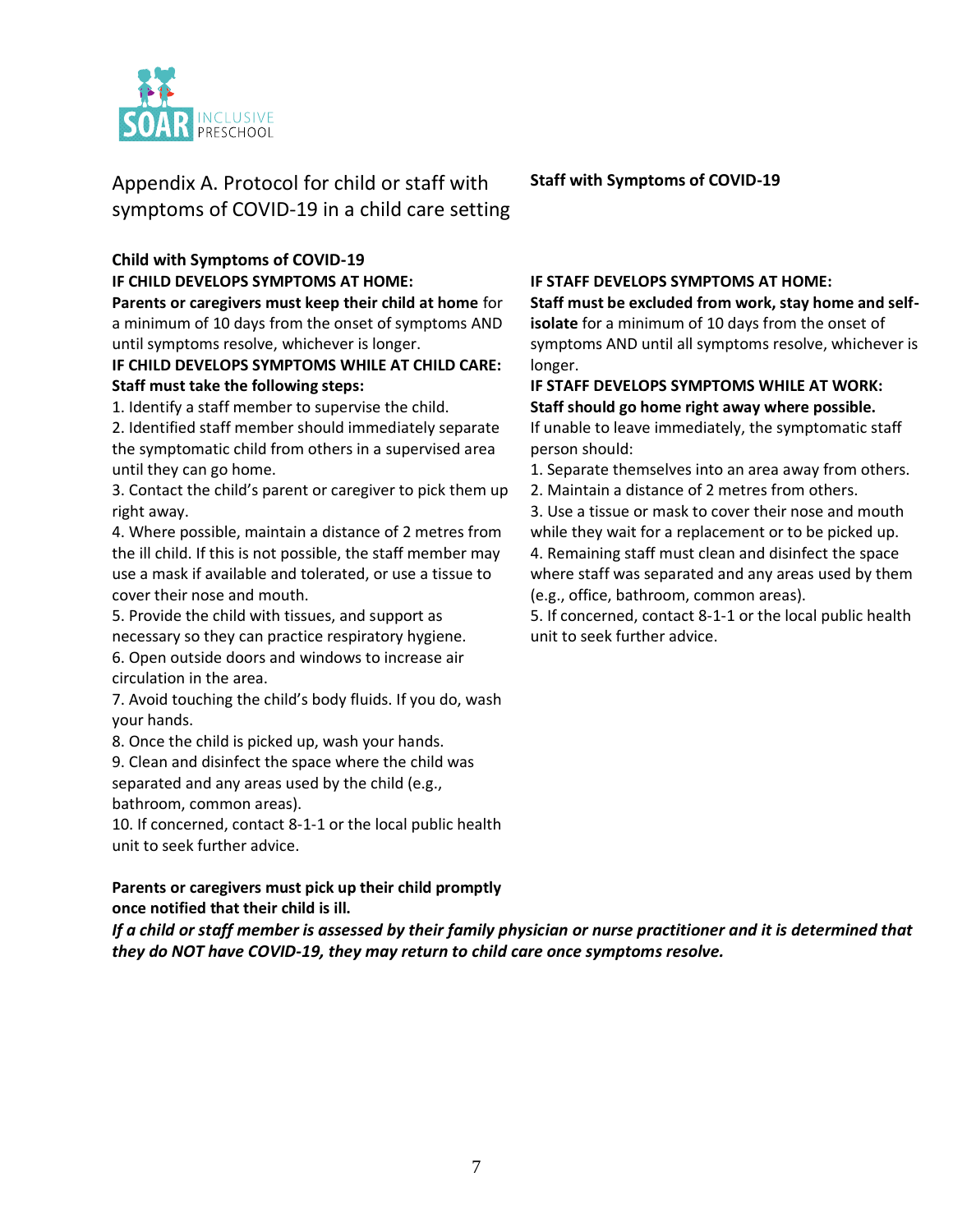

Appendix B. Daily Health Check for **Students**

Please answer these questions daily, to the best of your ability and with honesty:

Is your child NEWLY (ie. started within the last 24 hours) experiencing any of the following:

- Fever
- Chills
- New or worsening cough
- Shortness of breath or difficulty breathing
- New muscle aches or headache
- Sore throat or difficulty swallowing
- Extreme lethargy
- Stuffy or runny nose
- Loss of smell or taste

If you have answered **Yes**, to either of these questions, you must keep your child at home for 10 days AND until symptoms resolve. Please feel free to call 811 for more individual and situational information to determine whether or not your child should get tested for COVID19.

Has your child travelled outside of Canada within the last 14 days OR had close contact with a person with confirmed COVID-19?



If you have answered **Yes**, you must stay home and self-isolate for 14 days and monitor symptoms.

**If you are displaying symptoms of COVID-19, refer to HealthLink BC at 811, or call your health care provider.**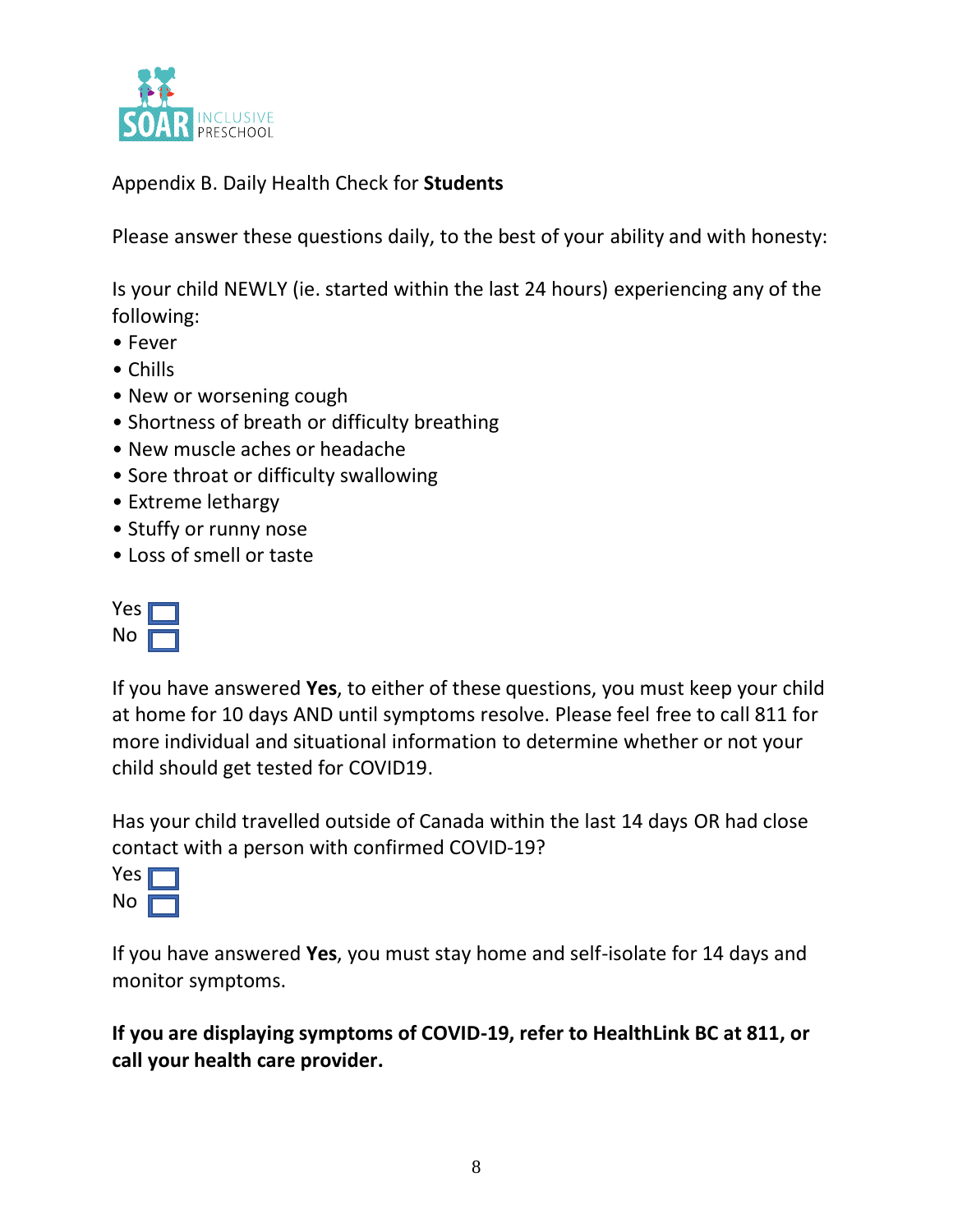

Appendix C. Daily Health Check for **Staff**

Please answer these questions daily, to the best of your ability and with honesty:

Are you NEWLY (ie. started within the last 24 hours) experiencing any of the following symptoms:

- Fever
- Chills
- New or worsening cough
- Shortness of breath or difficulty breathing
- New muscle aches or headache
- Sore throat or difficulty swallowing
- Extreme lethargy
- Stuffy or runny nose
- Loss of smell or taste

If you have answered **Yes** to this question, for any reason, you must stay home for 10 days, and it is recommended you get a COVID19 test. If your test is negative, you may return to work without waiting 10 days.

Have you travelled outside of Canada within the last 14 days OR had close contact with a person with confirmed COVID-19?

If you have answered **Yes**, you must stay home and self-isolate for 14 days and monitor symptoms.

**If you are displaying symptoms of COVID-19, refer to HealthLink BC at 811, or call your health care provider.**